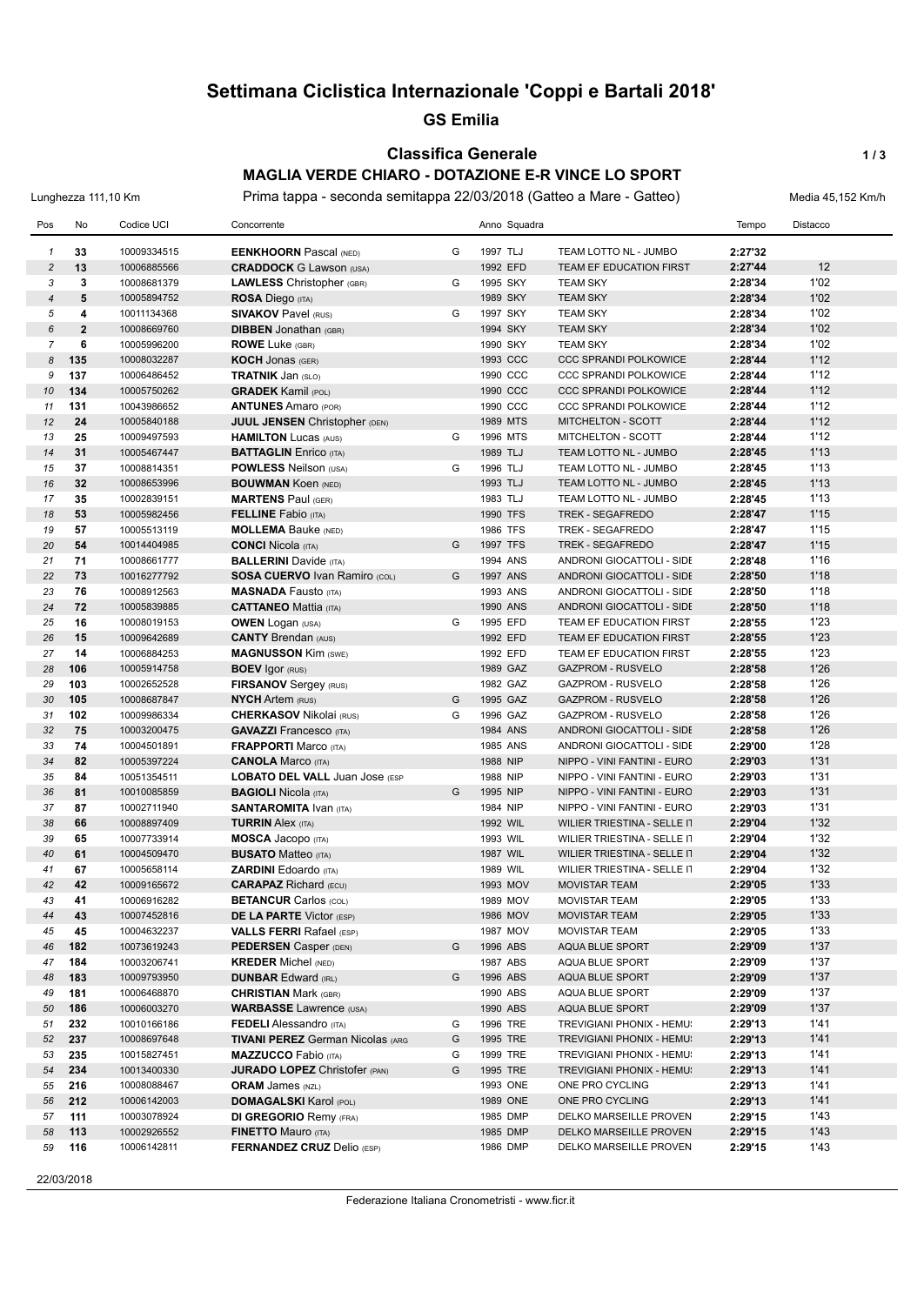# **Settimana Ciclistica Internazionale 'Coppi e Bartali 2018'**

# **GS Emilia**

# **Classifica Generale 2 / 3 MAGLIA VERDE CHIARO - DOTAZIONE E-R VINCE LO SPORT**

Lunghezza 111,10 Km Prima tappa - seconda semitappa 22/03/2018 (Gatteo a Mare - Gatteo) Media 45,152 Km/h

| Pos        | No       | Codice UCI                 | Concorrente                                                     |   |          | Anno Squadra         |                                                  | Tempo              | <b>Distacco</b> |
|------------|----------|----------------------------|-----------------------------------------------------------------|---|----------|----------------------|--------------------------------------------------|--------------------|-----------------|
| 60         | 115      | 10002928370                | <b>MORENO BAZAN Javier (ESP)</b>                                |   |          | 1984 DMP             | DELKO MARSEILLE PROVEN                           | 2:29'15            | 1'43            |
| 61         | 114      | 10004599905                | <b>MIHAYLOV Nikolay (BUL)</b>                                   |   |          | 1988 DMP             | DELKO MARSEILLE PROVEN                           | 2:29'15            | 1'43            |
| 62         | 174      | 10010976744                | <b>MORTIER Julien (BEL)</b>                                     | G |          | 1997 WVA             | WB AQUA PROTECT VERANC                           | 2:29'15            | 1'43            |
| 63         | 175      | 10009807387                | <b>PEYSKENS Dimitri (BEL)</b>                                   |   |          | 1991 WVA             | WB AQUA PROTECT VERANC                           | 2:29'15            | 1'43            |
| 64         | 177      | 10008638640                | <b>WARNIER Antoine (BEL)</b>                                    |   |          | 1993 WVA             | WB AQUA PROTECT VERANC                           | 2:29'15            | 1'43            |
| 65         | 171      | 10009365837                | <b>DERUETTE Thomas (BEL)</b>                                    | G |          | 1995 WVA             | WB AQUA PROTECT VERANC                           | 2:29'15            | 1'43            |
| 66         | 172      | 10003596559                | <b>DELFOSSE</b> S, bastien (BEL)                                |   |          | 1982 WVA             | WB AQUA PROTECT VERANC                           | 2:29'15            | 1'43            |
| 67         | 197      | 10009318549                | <b>TOTÄ</b> Paolo (ITA)                                         |   |          | 1991 SMV             | SANGEMINI - MG. K VIS - VE(                      | 2:29'16            | 1'44            |
| 68         | 194      | 10010970478                | <b>GAZZARA</b> Michele (ITA)                                    |   |          | 1990 SMV             | SANGEMINI - MG. K VIS - VE(                      | 2:29'16            | 1'44            |
| 69         | 193      | 10007855667                | <b>GAFFURINI Nicola (ITA)</b>                                   |   |          | 1989 SMV             | SANGEMINI - MG. K VIS - VE(                      | 2:29'16            | 1'44            |
| 70         | 195      | 10010970579                | <b>SALVIETTI Niccolo' (ITA)</b>                                 |   |          | 1993 SMV             | SANGEMINI - MG. K VIS - VE(                      | 2:29'16            | 1'44            |
| 71         | 12       | 10006606589                | <b>CLARKE William (AUS)</b>                                     |   |          | 1985 EFD             | TEAM EF EDUCATION FIRST                          | 2:29'17            | 1'45            |
| 72         | 163      | 10007517076                | <b>MARTIN</b> Guillaume (FRA)                                   |   |          | 1993 WGG             | WANTY - GROUPE GOBERT                            | 2:29'17            | 1'45            |
| 73         | 166      | 10007245779                | <b>DOUBEY</b> Fabien AndrŠ (FRA)                                |   |          | 1993 WGG             | WANTY - GROUPE GOBERT                            | 2:29'17            | 1'45            |
| 74         | 164      | 10006642763                | <b>MEURISSE Xandro (BEL)</b>                                    |   |          | 1992 WGG             | WANTY - GROUPE GOBERT                            | 2:29'17            | 1'45            |
| 75         | 162      | 10003235134                | <b>DEGAND Thomas (BEL)</b>                                      |   |          | 1986 WGG             | WANTY - GROUPE GOBERT                            | 2:29'17            | 1'45            |
| 76         | 161      | 10004433688                | <b>BAUGNIES</b> J,r"me (BEL)                                    |   |          | 1987 WGG             | WANTY - GROUPE GOBERT                            | 2:29'17            | 1'45            |
| 77         | 167      | 10008671073                | <b>EIKING Odd Christian (NOR)</b>                               |   |          | 1994 WGG             | WANTY - GROUPE GOBERT                            | 2:29'17            | 1'45            |
| 78         | 144      | 10005489271                | <b>HARDY</b> Romain (FRA)                                       |   |          | 1988 FST             | TEAM FORTUNEO - SAMSIC                           | 2:29'21            | 1'49            |
| 79         | 143      | 10002857844                | <b>GERARD</b> Arnaud (FRA)                                      |   | 1984 FST |                      | TEAM FORTUNEO - SAMSIC                           | 2:29'21            | 1'49            |
| 80         | 141      | 10003073769                | <b>BOUET</b> Maxime (FRA)                                       |   | 1986 FST |                      | <b>TEAM FORTUNEO - SAMSIC</b>                    | 2:29'21            | 1'49            |
| 81         | 142      | 10005548380                | <b>FEILLU Brice (FRA)</b>                                       |   | 1985 FST |                      | TEAM FORTUNEO - SAMSIC                           | 2:29'21            | 1'49            |
| 82         | 95       | 10010084344                | <b>MARONESE Marco (ITA)</b>                                     |   |          | 1994 BRD             | <b>BARDIANI CSF</b>                              | 2:29'22            | 1'50            |
| 83         | 94       | 10006684896                | <b>MAESTRI</b> Mirco (ITA)                                      |   |          | 1991 BRD             | <b>BARDIANI CSF</b>                              | 2:29'22            | 1'50            |
| 84         | 93       | 10009709175                | <b>CICCONE</b> Giulio (ITA)                                     |   |          | 1994 BRD             | <b>BARDIANI CSF</b>                              | 2:29'22            | 1'50            |
| 85         | 96       | 10007260331                | <b>SENNI Manuel (ITA)</b>                                       |   |          | 1992 BRD             | <b>BARDIANI CSF</b>                              | 2:29'22            | 1'50            |
| 86         | 91       | 10009393523                | <b>ROTA</b> Lorenzo (ITA)                                       | G |          | 1995 BRD             | <b>BARDIANI CSF</b>                              | 2:29'22            | 1'50            |
| 87<br>88   | 97<br>77 | 10007527786<br>10009392412 | <b>TONELLI</b> Alessandro (ITA)<br><b>VENDRAME</b> Andrea (ITA) |   |          | 1992 BRD<br>1994 ANS | <b>BARDIANI CSF</b><br>ANDRONI GIOCATTOLI - SIDE | 2:29'22<br>2:29'26 | 1'50<br>1'54    |
| 89         | 127      | 10007245476                | <b>LASTRA MARTINEZ Jonathan (ESP)</b>                           |   |          | 1993 CJR             | CAJA RURAL - SEGUROS RG                          | 2:29'27            | 1'55            |
| 90         | 121      | 10010042615                | <b>AMEZQUETA MORENO Julen (ESP)</b>                             |   |          | 1993 CJR             | CAJA RURAL - SEGUROS RG                          | 2:29'27            | 1'55            |
| 91         | 123      | 10006878900                | <b>REIS</b> Rafael (POR)                                        |   |          | 1992 CJR             | CAJA RURAL - SEGUROS RG                          | 2:29'27            | 1'55            |
| 92         | 124      | 10010991902                | <b>CELANO</b> Danilo (ITA)                                      |   |          | 1989 CJR             | CAJA RURAL - SEGUROS RG                          | 2:29'27            | 1'55            |
| 93         | 155      | 10005965884                | <b>AVILA VANEGAS Edwin Alcibiades</b>                           |   | 1989 ICA |                      | <b>ISRAEL CYCLING ACADEMY</b>                    | 2:29'37            | 2'05            |
| 94         | 152      | 10009246710                | <b>GOLDSHTEIN</b> Omer (ISR)                                    | G | 1996 ICA |                      | <b>ISRAEL CYCLING ACADEMY</b>                    | 2:29'37            | 2'05            |
| 95         | 154      | 10007882242                | <b>NIV Guy (ISR)</b>                                            |   | 1994 ICA |                      | <b>ISRAEL CYCLING ACADEMY</b>                    | 2:29'37            | 2'05            |
| 96         | 223      | 10014137833                | <b>LOGICA</b> Enrico (ITA)                                      | G | 1995 BIC |                      | BIESSE CARRERA GAVARDO                           | 2:29'43            | 2'11            |
| 97         | 221      | 10074375742                | <b>AMICI</b> Alberto (ITA)                                      |   | 1993 BIC |                      | BIESSE CARRERA GAVARDO                           | 2:29'43            | 2'11            |
| 98         | 176      | 10008638539                | <b>ROBEET</b> Ludovic (BEL)                                     |   |          | 1994 WVA             | WB AQUA PROTECT VERANC                           | 2:29'43            | 2'11            |
| 99         | 201      | 10011643418                | <b>BERNARDINETTI Marco (ITA)</b>                                |   |          | 1991 AMO             | AMORE & VITA - PRODIR                            | 2:29'46            | 2'14            |
| 100        | 205      | 10007224056                | <b>STŠSSI</b> Colin Chris (SUI)                                 |   |          | 1993 AMO             | AMORE & VITA - PRODIR                            | 2:29'46            | 2'14            |
| 101 P      | 122      | 10042286324                | <b>ARANBURU DEBA Alex (ESP)</b>                                 | G |          | 1995 CJR             | CAJA RURAL - SEGUROS RG                          | 2:29'47            | 2'15            |
| 102        | 165      | 10005891217                | <b>MINNAARD</b> Marco Marinus Corneliu                          |   |          | 1989 WGG             | <b>WANTY - GROUPE GOBERT</b>                     | 2:29'52            | 2'20            |
| 103        | 47       | 10006564860                | <b>SEPULVEDA Eduardo (ARG)</b>                                  |   |          | 1991 MOV             | <b>MOVISTAR TEAM</b>                             | 2:29'57            | 2'25            |
| 104        | 36       | 10007351974                | <b>OLIVIER Daan (NED)</b>                                       |   | 1992 TLJ |                      | TEAM LOTTO NL - JUMBO                            | 2:30'01            | 2'29            |
| 105        | 101      | 10008661272                | <b>ARSLANOV IIdar (RUS)</b>                                     |   |          | 1994 GAZ             | GAZPROM - RUSVELO                                | 2:30'02            | 2'30            |
| 106        | 246      | 10008854868                | <b>STACCHIOTTI Riccardo (ITA)</b>                               |   |          | 1991 MST             | <b>MSTINA FOCUS</b>                              | 2:30'13            | 2'41            |
| 107        | 247      | 10007585077                | <b>ZURLO</b> Federico (ITA)                                     |   |          | 1994 MST             | <b>MSTINA FOCUS</b>                              | 2:30'13            | 2'41            |
| 108        | 133      | 10007951455                | <b>STOSZ Patryk (POL)</b>                                       |   |          | 1994 CCC             | <b>CCC SPRANDI POLKOWICE</b>                     | 2:30'15            | 2'43            |
| 109        | 52       | 10002523596                | <b>BEPPU</b> Fumiyuki (JPN)                                     | G | 1983 TFS | 1995 BRD             | TREK - SEGAFREDO                                 | 2:30'20            | 2'48<br>2'50    |
| 110<br>111 | 92<br>21 | 10009391503<br>10001449425 | <b>CARBONI</b> Giovanni (ITA)<br><b>ALBASINI Michael (SUI)</b>  |   |          | 1980 MTS             | <b>BARDIANI CSF</b><br>MITCHELTON - SCOTT        | 2:30'22<br>2:30'25 | 2'53            |
| 112        | 46       | 10009373214                | <b>QUINTANA Dayer (COL)</b>                                     |   |          | 1992 MOV             | <b>MOVISTAR TEAM</b>                             | 2:30'25            | 2'53            |
| 113        | 132      | 10007946506                | <b>PALUTA Michal (POL)</b>                                      | G |          | 1995 CCC             | <b>CCC SPRANDI POLKOWICE</b>                     | 2:30'36            | 3'04            |
| 114        | 34       | 10008834660                | <b>KUSS</b> Sepp (USA)                                          |   | 1994 TLJ |                      | TEAM LOTTO NL - JUMBO                            | 2:30'37            | 3'05            |
| 115        | 191      | 10015513920                | <b>COLNAGHI</b> Luca (ITA)                                      | G |          | 1999 SMV             | SANGEMINI - MG. K VIS - VE(                      | 2:30'38            | 3'06            |
| 116        | 86       | 10003263325                | <b>PONZI</b> Simone (ITA)                                       |   | 1987 NIP |                      | NIPPO - VINI FANTINI - EURO                      | 2:30'45            | 3'13            |
| 117        | 126      | 10009519118                | <b>IRISARRI RINCON JON (ESP)</b>                                | G |          | 1995 CJR             | CAJA RURAL - SEGUROS RG                          | 2:30'49            | 3'17            |
| 118        | 242      | 10053731112                | <b>DIMA</b> Emil (ROU)                                          | G |          | 1997 MST             | <b>MSTINA FOCUS</b>                              | 2:30'49            | 3'17            |
|            |          |                            |                                                                 |   |          |                      |                                                  |                    |                 |

22/03/2018

Federazione Italiana Cronometristi - www.ficr.it